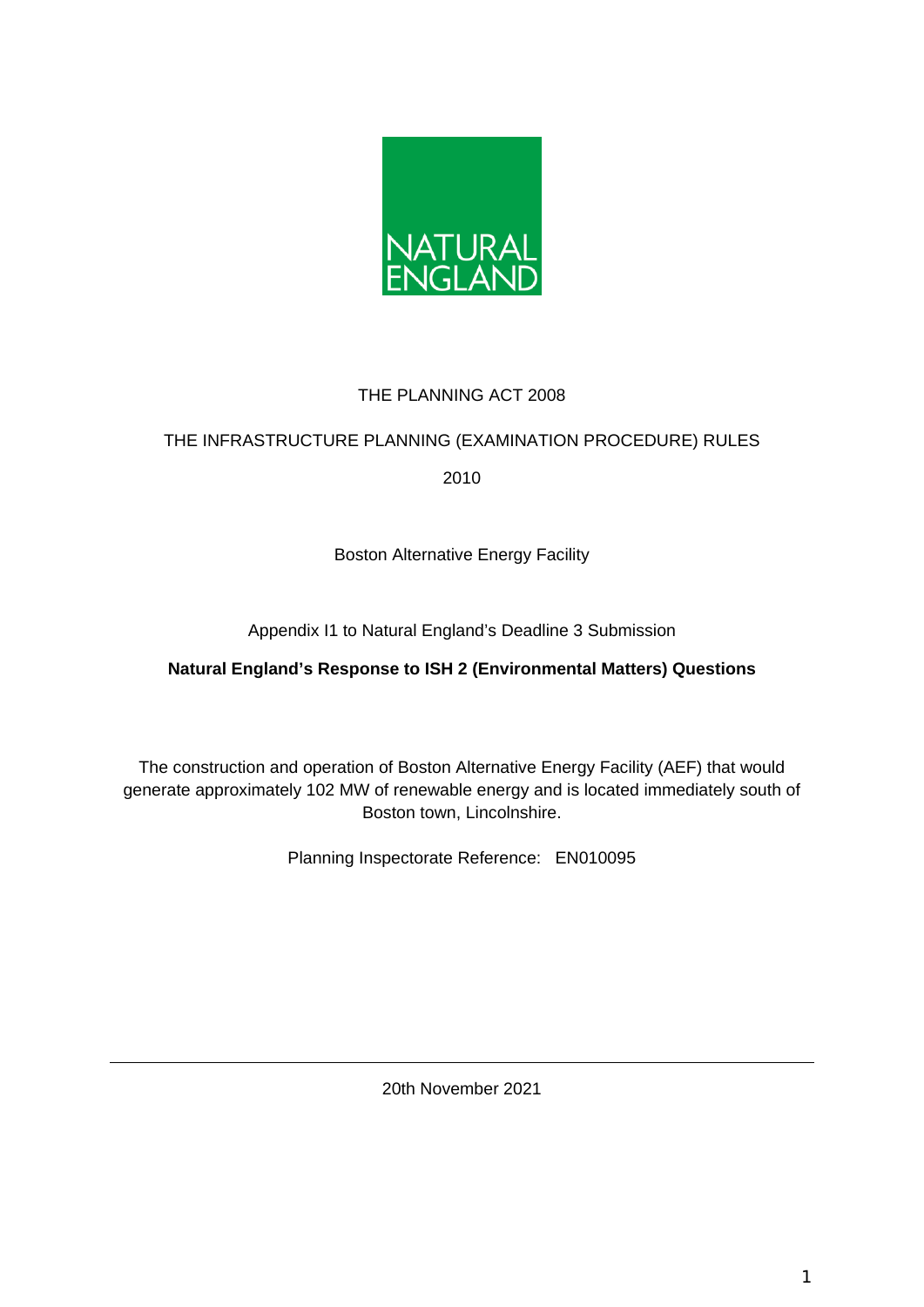### **Natural England's Response to ISH 2 (Environmental Matters) Questions**

Please accept this submission as Natural England's answers to all the targeted questions for Issue Specific Hearing 2 (Environmental Matters). Natural England will only attend in person for Section 5a of ISH 2. Therefore, we will not be offering oral representations on every agenda item.

## **Agenda Items**

### **1. The overarching Environmental Statement (ES)**

a. *[3.0.5]. To the Applicant: It is noted that scour protection may ormay not be required and that there would be habitat loss in the event that it was needed. Have the assessments and habitat loss calculations assumed a worst-case scenario of scour protection being required?*

## *Please could Natural England (NE) set out any outstanding concerns about potential effects of scouring.*

We advise that there is no change to the advice provided by Natural England's written representations RR-021 and REP2-046. Until a more detailed project design and assessment in relation to the worst-case scenario for scour protection and vessel movements is submitted we are unable to advise with certainty on the location, extent and significance of any scouring.

However, from evidence in other aquatic systems, any disruption to water and sediment transportation from the presence of hard infrastructure and any protrusions into the channel of the Haven (including presence of moored vessels) is highly likely to result in scouring of the surrounding sediment, river banks and further indirect loss of saltmarsh habitats.

## **3. Air Quality**

#### *b. [2.0.7 & 2.0.8]. Can NE outline measures which the Applicant could undertake to reduce risk of adverse effects from deposition onsaltmarsh habitats?*

Natural England advises that there is no standard best practice advice in relation to mitigations measures to reduce air quality impacts on saltmarsh habitats. It is dependent on the design and location of the source of the deposit. Therefore, we believe that the Applicant's engineers are best placed to provide mitigation measures and/or project modifications to reduce air quality concerns.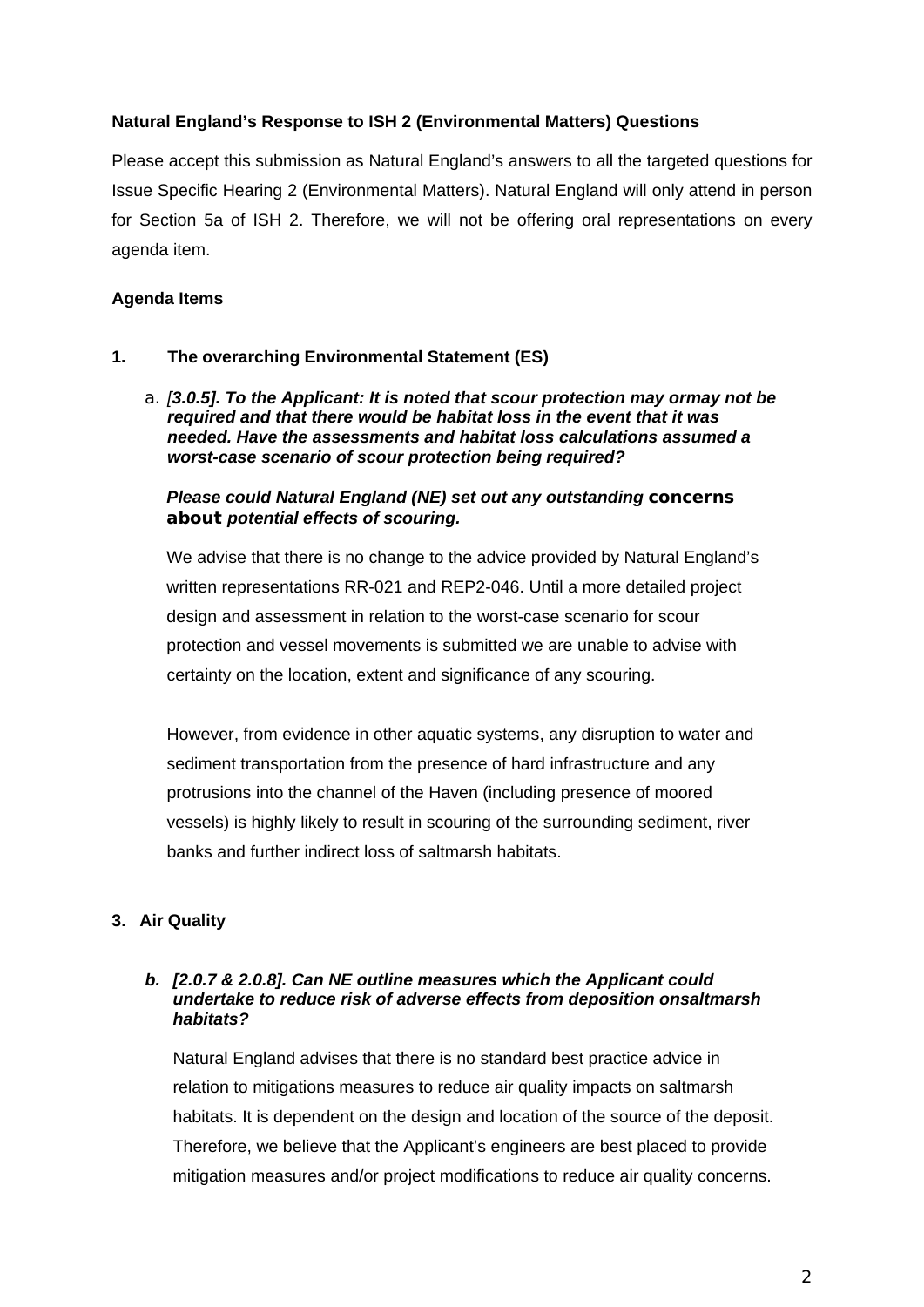### **4. Biodiversity, Ecology and Natural Environment (including HRA)**

#### b. [*3.1.5]. Please can NE state whether they consider on the basis of the Applicant's submissions, including the additional bird survey data, to D1 and D2 that the 250m buffer zone for ruff and redshank is appropriate.*

Natural England advises that the adoption of any buffer zone will need to be fit for purpose for all species and be applicable for all possible sources of disturbance. Natural England's Deadline 1 and 2 Risks and Issues log advice remains unchanged namely: -

*'Natural England awaits a demonstration that the proposed 250m buffer zone is fit for purpose for ruff and redshank. The Applicant has informed NE that "buffer zones work to avoid and minimise disturbance, Cutts et al (2008) provides peer reviewed data on disturbance for waders. NE responded (on 13th Sept) to state that while Cutts et al. may be appropriate for identifying generic distances where no better data exists, disturbance and habituation are often subject to site specific variation. Some data had been collected as part of the bird surveys it would be appropriate to review behavioural response information to see how distances compare at this site and whether following Cutts et al is appropriate; precautionary; or not-precautionary enough.'*

Therefore, as set out in (4d) and 4(f) below and in our written representation further information and assessment of all impacts is required before we can have certainty in buffer zones,

#### c. *[3.1.7]. Following the submission of the ES/ HRA addendums at D1, containing additional information on cumulative/in combinationeffects do NE, the Marine Management Organisation (MMO) or any other IPs have any outstanding concerns about the scope of thecumulative/ in combination assessments?*

As set out in REP2-042 within the Applicant's REP1-028 4.3.21 Natural England notes that no further projects have been identified by stakeholders for consideration within the assessment and that Natural England's SSSI Impact Risk Zone criteria, has been applied to all designated sites considered in the assessment. Therefore, we currently consider this matter resolved.

However, our position is subject to change should the nearby proposed solar farm submit their application during the Boston Alternative Energy Project Examination.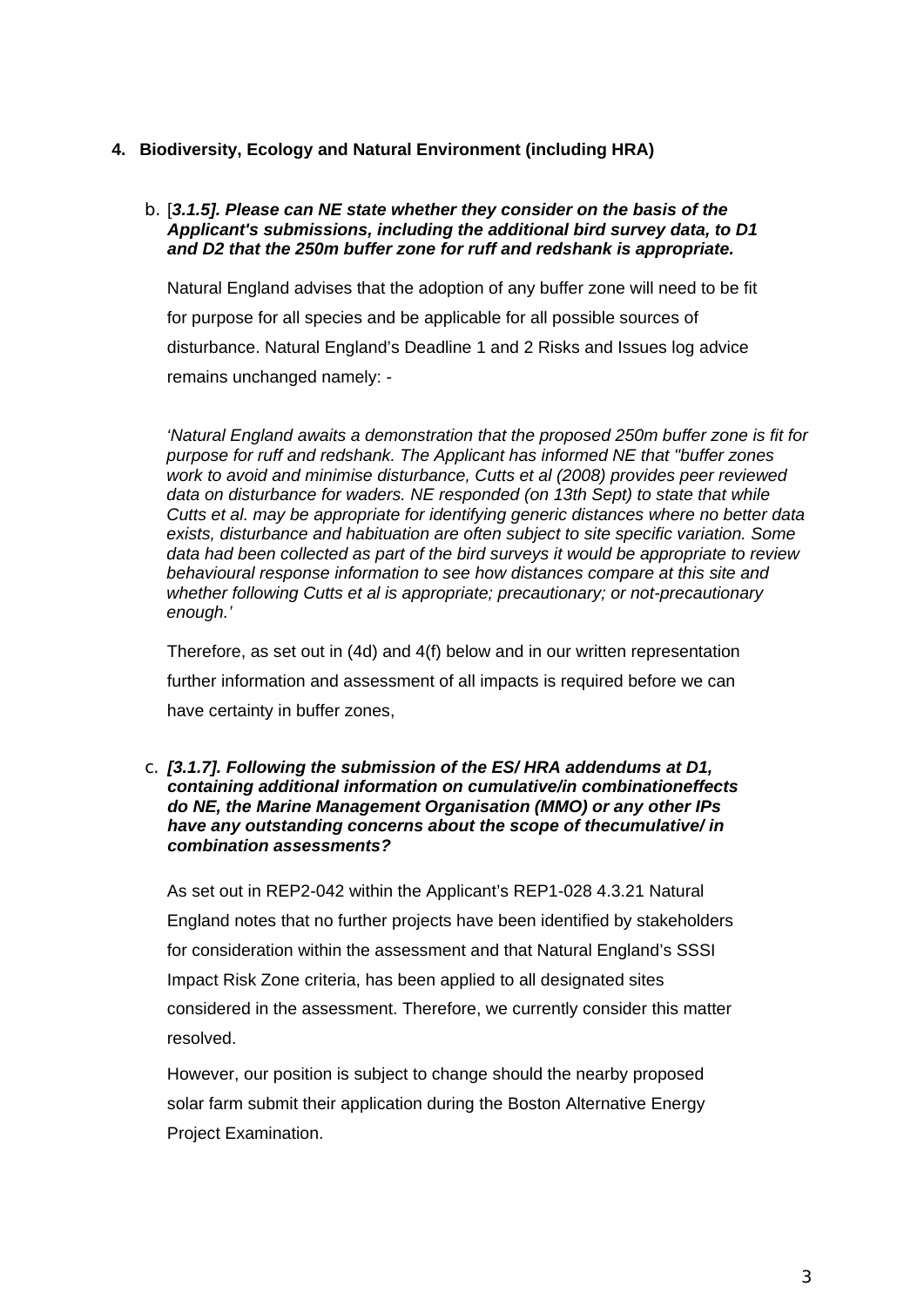### d. *[3.1.10]. Please can NE confirm whether it is satisfied that theApplicant has identified all of the relevant European sites and features in the HRA?*

As set out in Natural England's Deadline 2 advice on the Ornithological Addendum [REP2-045] Natural England highlights that the Annex I non-breeding waterfowl assemblage is a feature in its' own right, which hasn't been consider in the application documents. In addition, the additional survey data and assessment only relates to The Wash SPA Annex I over-wintering birds, but doesn't consider the fact that the site is for Annex I over-wintering and passage birds. With The Wash passage periods being between March and May and August and October of any given year.

*f.* [*3.1.13]. Please can NE and other IPs confirm if they are satisfiedthat the ES/ HRA addendums provided by the Applicant at D1 provide sufficient information on the potential impacts of the Proposed Development on the conservation objectives of the European sites and the condition of their features.*

As set out in RR-021, REP2-042, REP02-043, REP02-045 and REP2-046 Natural England is not satisfied that the ES/HRA addendums provide sufficient information and assessment of the potential impacts of the proposed development on the designated site features and priority habitats

*g. [3.1.15]. Have NE provided their Habitat Mitigation Area vegetation survey results to the Applicant? Which documents doesthe Applicant anticipate may need to be updated as a result and when would updated versions, as necessary, be provided to the Examination?*

Natural England can confirm we have shared our observations on the quality of the saltmarsh habitats which are likely to be impacted by the proposals with the Applicant through our Discretionary Advice Service.

### *h. [3.1.16]. Can the IPs state whether they agree with the justification for a maximum vessel speed of six knots and with the assessment of the potential effects provided by the Applicant at D1.*

As set out in REP2-043 Section 3(v) Natural England advises that further justification is presented to ensure that no further mitigation can be provided in the form of reducing vessel speeds. Presently, there is no evidence to demonstrate committing to vessel speeds of 6knots is in fact mitigation, or merely the agreed vessel speed limit within The Haven.